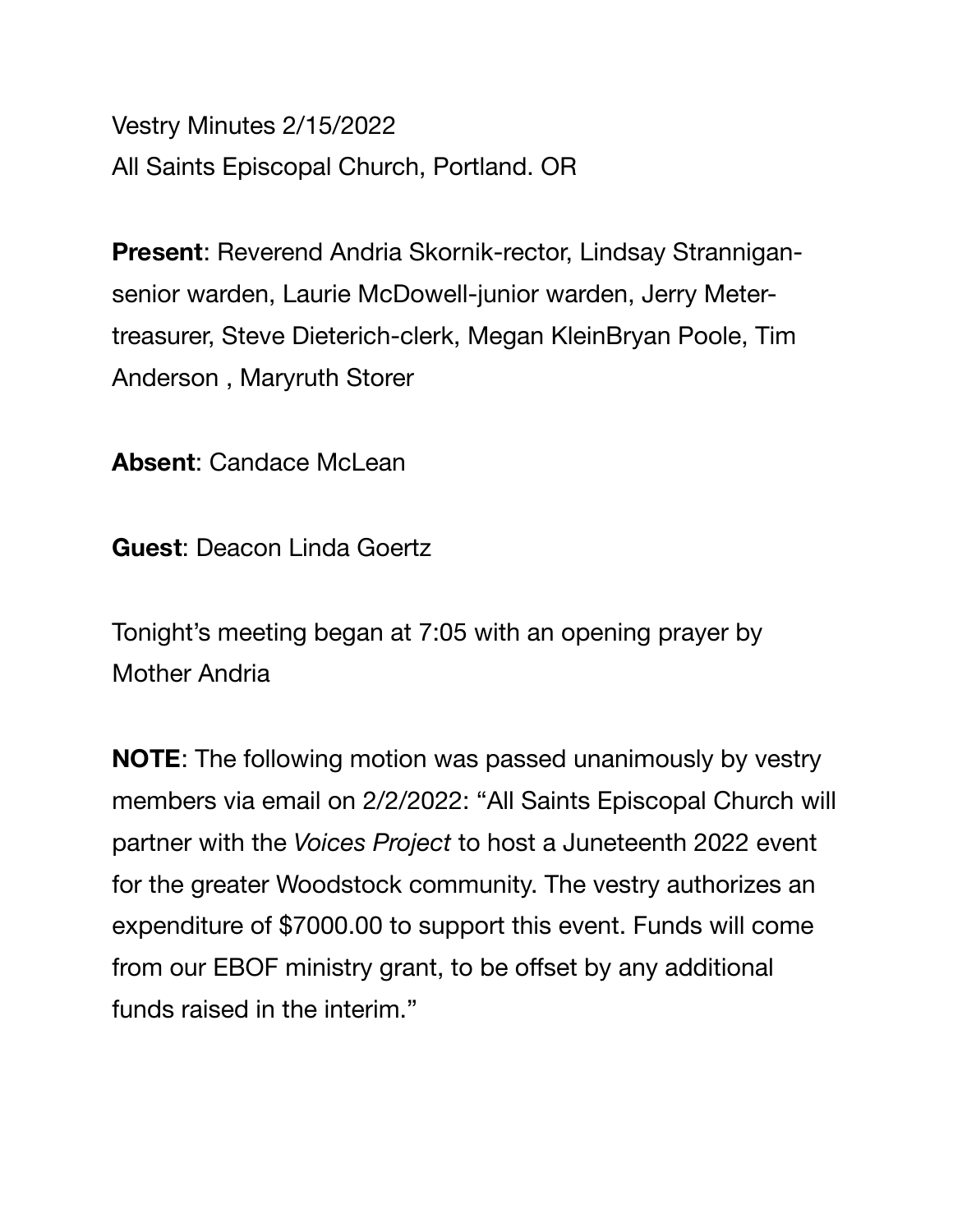1) **Rector's report**- a) an orientation video for vestry members will be available on line later this week. There will also be a link to the vestry handbook and a roster of current vestry members. b) the 2022 vestry retreat will be held in conjunction with our March vestry meeting on 3/15/2022. Dinner will be included. We will start at 6:00 PM and conclude by 8:30 PM. c) Vestry meetings will typically last 60-75 minutes. Please add agenda items and appropriate documents in advance to facilitate these meetings. d) Mother Andria will be meeting with Leroy Barber of the Voices Project to discuss ideas for local events for the Juneteenth celebration. Our events will be coordinated with similar local events proposed citywide. e) Paige Lehman (youth/pre-teen coordinator and artist in residence) and Noah Killian (digital ministry) have begun their new positions here at All Saints. f) Dn Maureen Hagen will soon begin serving here at All Saints on a part-time basis. f) Alex Firman, a seminarian in England, will be serving an internship here at All Saints this summer. Contact Mother Andria if you know anyone who would be able to assist with housing. g) the Woodstock Commons project, supported by our EBOF ministry grant, will initiate it's own website, separate from the church's website. It will help publicize the events we plan. We would like to encourage neighborhood involvement in the project as well. h) The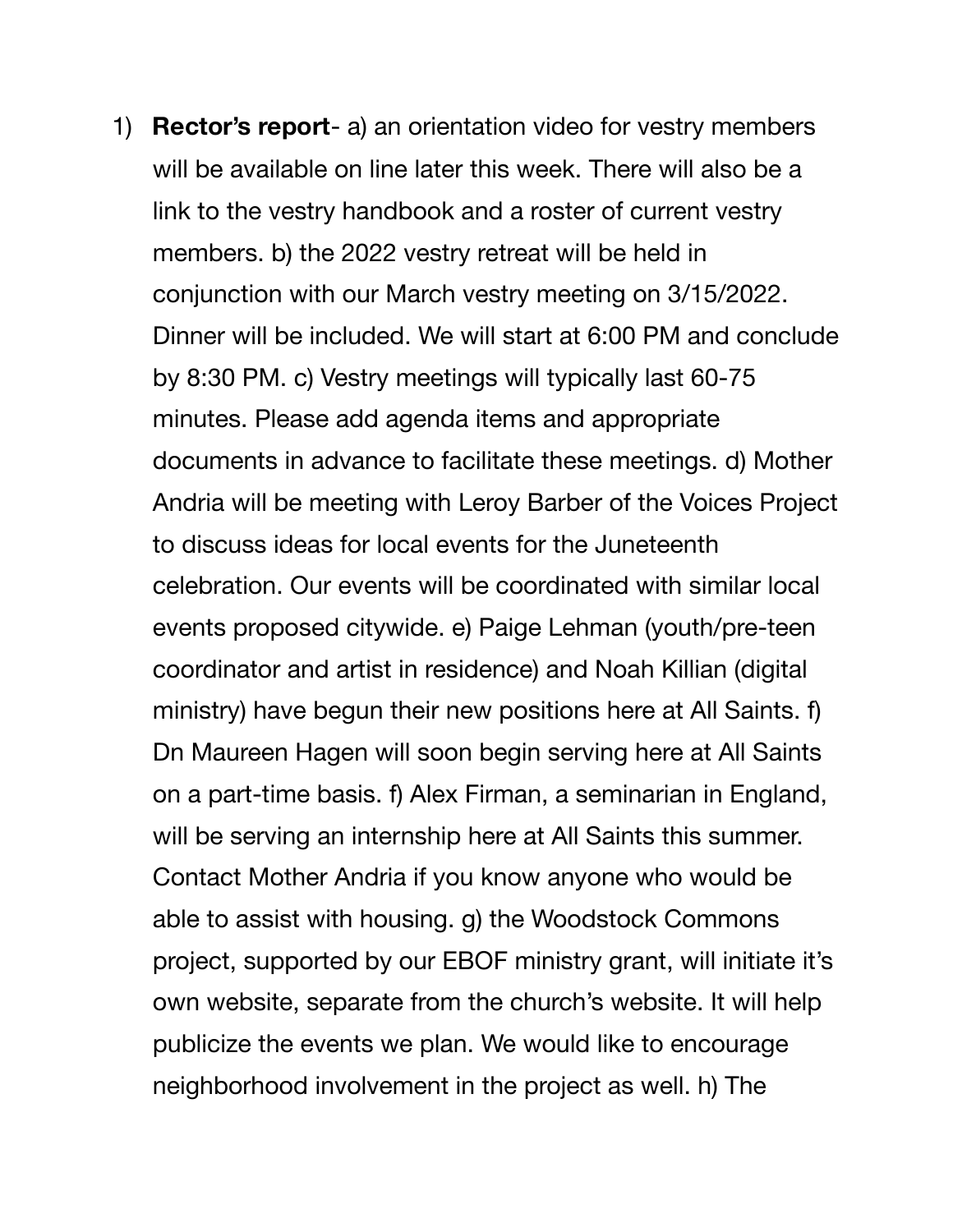Master Planning committee will continue to explore and prioritize the numerous proposals made in the original architect's presentation. Out-going senior warden Deb Miller will continue as a member of this committee and new vestry member Bryan Poole has also expressed interest in being involved. i) Andria is considering the best ways to keep in touch with home bound parishioners and those who have decided to continue their involvement with the church "at a distance". Let her know if you have suggestions.

- 2) **Senior Warden's report** Lindsay has just begun in her new role and will be attending her first executive board meeting soon. Nothing to report this evening.
- 3) **Junior Warden's report** a) Laurie's detailed report of projects completed, in progress and proposed will be attached to these minutes. b) She will arrange for temporary way-finding signs to indicate accessible entries. Permanent signs, consistent with other current signage on our church property, will be planned once site changes that are part of our master plan are completed. c) Please put the "Spring Clean-up" planned for 4/3/2022 on your calendar!
- 4) **Treasurer's Report** 2) Financial reports were emailed to all vestry members prior to this meeting. There were no questions this evening. b) Jerry and Mother Andria will be meeting soon to discuss what future expenses would